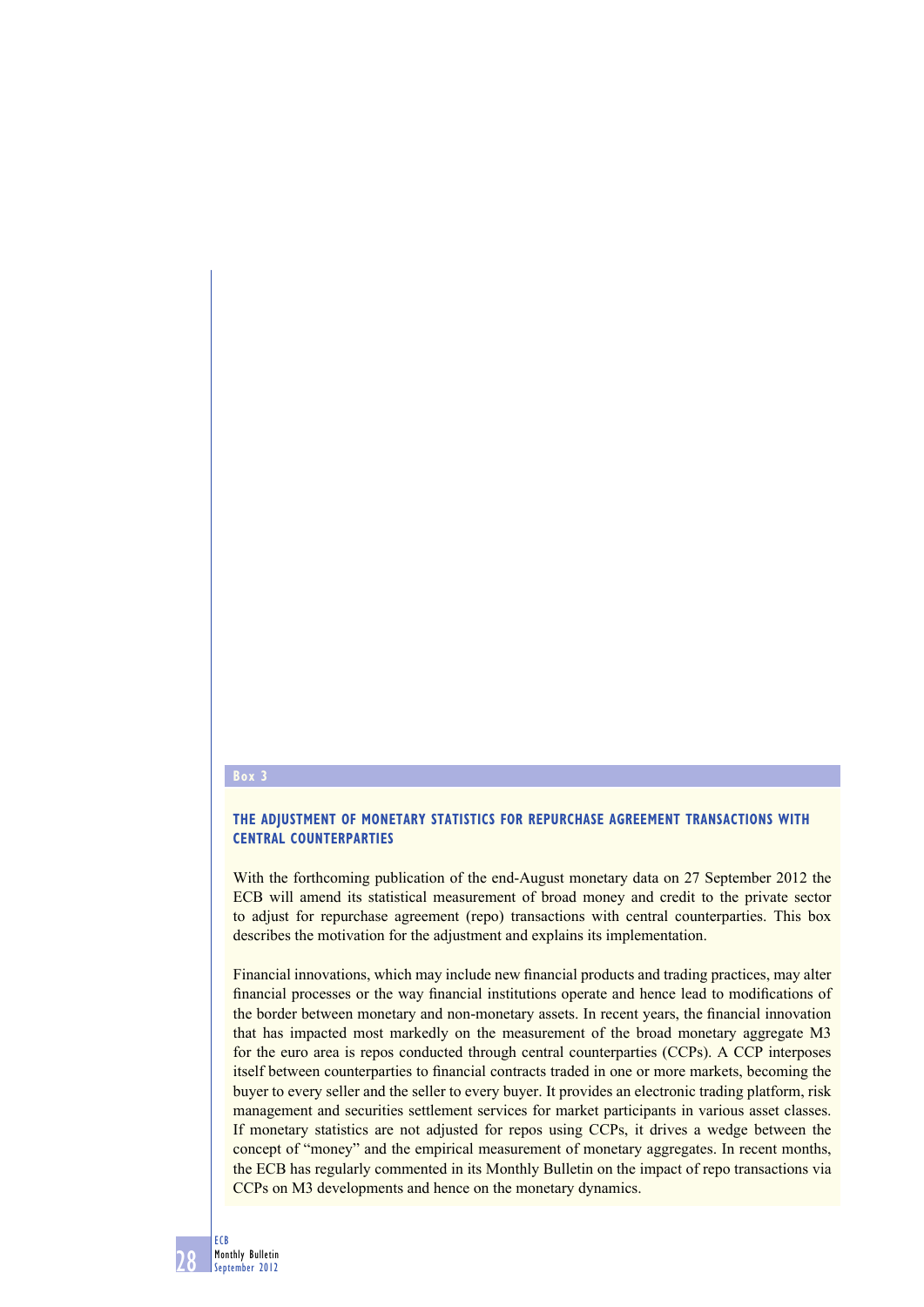Monetary and financial developments



Source: ECB.

## **Repo transactions conducted through a central counterparty**

Repurchase agreements mediated by a CCP are structured as illustrated in Chart A. They have three elements: (i) the cash borrower enters into a repurchase agreement with the CCP, borrowing the required amount and providing collateral to the CCP as required; (ii) the cash lender enters into a reverse repurchase agreement with the CCP; (iii) the CCP administers the transaction and the collateral. Hence the CCP acts as the direct counterparty to the borrower and lender and thus assumes the risk of the borrower defaulting. In addition, the collateral management is highly standardised in terms of profiling and margining, with the result that the transparency of the product is improved and the administrative burden (and cost) for both counterparties reduced compared with a bilateral repo.

Repurchase agreements are relevant for monetary statistics because those between MFIs and the money-holding sector are a sub-component of the marketable instruments included in M3.<sup>1</sup> Moreover, reverse repos are a form of loan and thus recorded as a component of credit granted by MFIs on the consolidated MFI balance sheet. In line with international statistical standards, CCPs are categorised in the ECB statistics as belonging to the sector of non-monetary financial intermediaries other than insurance corporations and pension funds and thus belong to the money-holding sector. Thus far, transactions of MFIs through CCPs have therefore led to changes in M3 and credit to the private sector.

## **Why should repos via central counterparties not be considered part of money and its counterpart, credit?**

Deposits intermediated by CCPs in a repo transaction and held with MFIs should not be considered money as they cannot be used by the CCP at its discretion for payments, cannot be transferred to third parties and cannot be used to store value for the CCP. Under the usual definition of money, it is the cash lender involved in the repo that is the ultimate holder of the MFI deposit. Thus, ideally, the sector of the final cash lender should determine whether a repo should be included in monetary aggregates. If the cash lender is an MFI or a non-euro area resident, the deposit should not be included. If the cash lender belongs to the money-holding sector, the deposit should be recorded as part of money. Similar considerations apply for reverse repurchase agreements and their potential inclusion in the measure of loans to the private sector. A study

<sup>1</sup> Broad money is generally measured as currency in circulation plus some aggregate of the short-term liabilities of MFIs vis-à-vis the money-holding sector that are close substitutes for currency. Euro area M3 includes currency in circulation, overnight deposits, deposits with an agreed maturity of up to two years, deposits redeemable at notice of up to three months and marketable instruments (repurchase agreements, MFI debt securities with a maturity of up to two years and money market fund shares/units).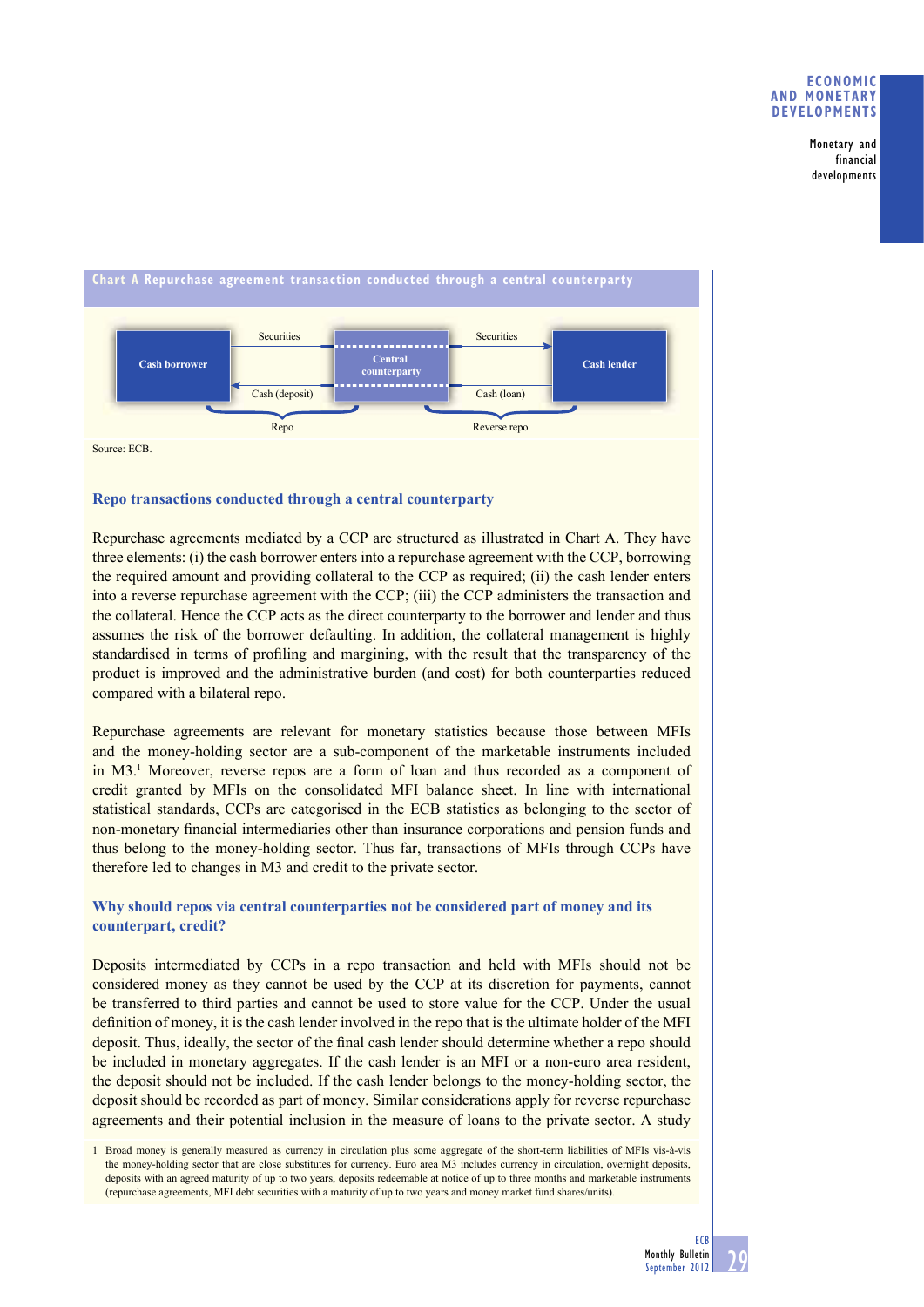of the largest euro area CCPs suggests that so far practically all counterparties involved in repos via CCPs have been euro area MFIs or non-euro area residents, i.e. are not part of the euro area money-holding sector.

## **The quantitative relevance of repos with CCPs**

Repurchase agreements with CCPs began, with low volumes, in the early 2000s, and gained significance with the intensification of the financial crisis (to reach an outstanding amount of  $\epsilon$ 296 billion in July 2012), as repo operations through CCPs provide better protection against counterparty risk than bilateral repo transactions. In addition, the intensification of the crisis increased the preference for secured over unsecured money market transactions.

The impact of repos with CCPs on M3 became significant after the collapse of Lehman Brothers. As the volume of transactions tends to fluctuate substantially, repo transactions conducted via CCPs can, at times, have a marked effect on monthly developments in M3 (see Chart B) and loans to the private sector (see Chart C). Interestingly, the annual growth rates for M3 and M3 adjusted for CCP repos are, overall, very similar, as are those for loans to the private sector whether adjusted or not for CCP repos. This suggests that the impact on the medium-term dynamics of money and credit has so far been very limited, unlike the impact on monthly flows.

## **Adjustment of the monetary and credit aggregates**

In the ECB's monthly press release on euro area monetary developments and in Table 2.3 of the "Euro area statistics" section of the Monthly Bulletin, euro area MFIs' transactions as the cash borrower with CCPs will be excluded from the balance sheet item "repurchase agreements", as well as from the monetary aggregates M3-M2 and M3. Any

#### **Chart B M3 unadjusted and adjusted for repurchase agreement transactions with CCPs**

# (flows; monthly data; in EUR billions and annual percentage changes; seasonally adjusted; June 2010–July 2012)



M<sub>3</sub> adjusted for repo transactions with CCPs. annual rate of growth (right-hand scale)



Source: ECB. Note: CCP adjustments are based on provisional data.

#### **Chart C Loans to the private sector unadjusted and adjusted for reverse repurchase agreement transactions with CCPs**

(flows; monthly data; in EUR billions and annual percentage changes; seasonally adjusted; June 2010–July 2012)

- reverse repo transactions with CCPs, monthly flows (left-hand scale)
- loans adjusted for reverse repo transactions with CCPs, monthly flows (left-hand scale)
- loans, annual rate of growth (right-hand scale) loans adjusted for reverse repo transactions with CCPs. annual rate of growth (right-hand scale)